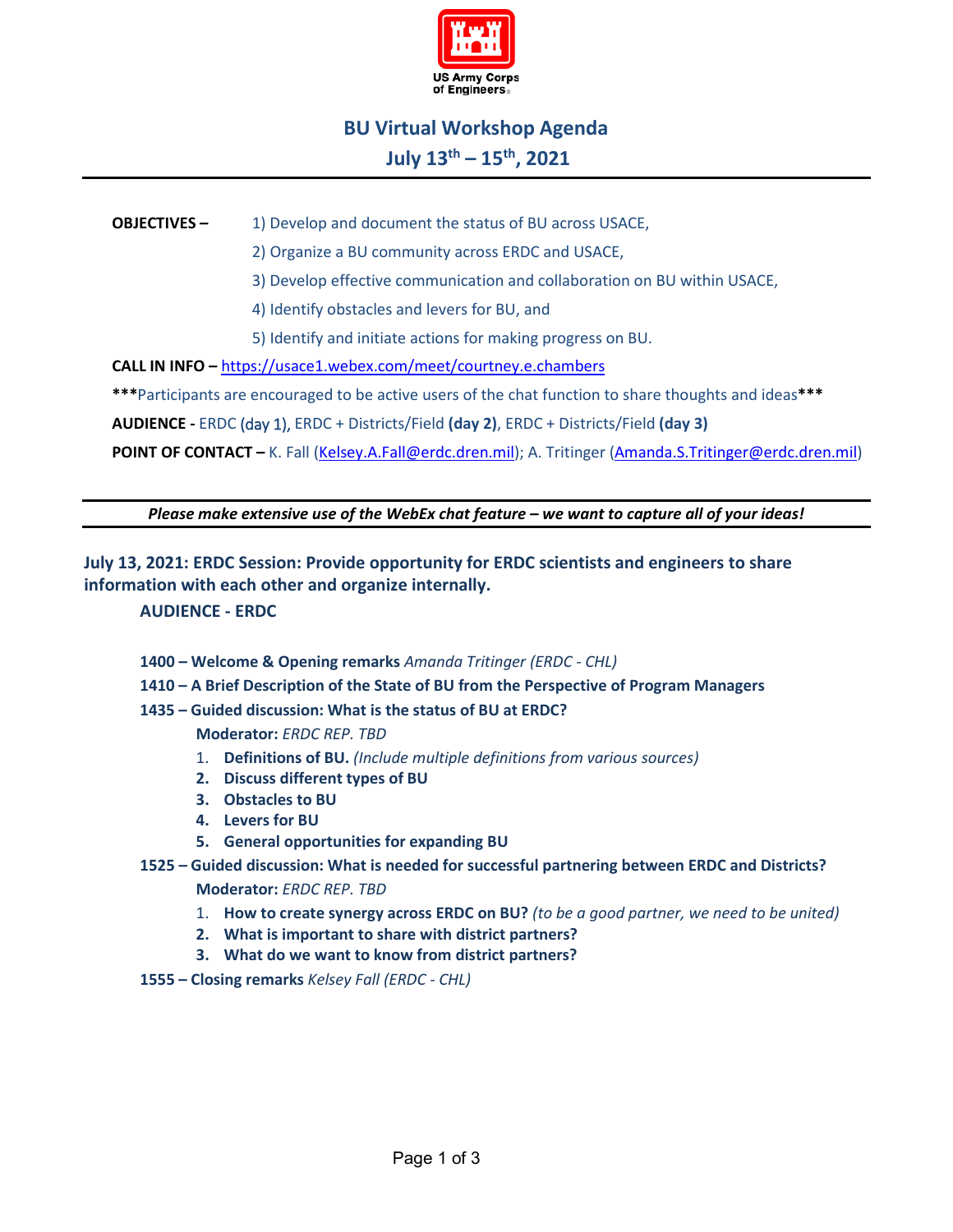

# **BU Virtual Workshop Agenda July 13th – 15th, 2021**

### **OBJECTIVES** – 1) Develop and document the status of BU across USACE,

2) Organize a BU community across ERDC and USACE,

3) Develop effective communication and collaboration on BU within USACE,

4) Identify obstacles and levers for BU, and

5) Identify and initiate actions for making progress on BU.

**CALL IN INFO –** <https://usace1.webex.com/meet/courtney.e.chambers>

**\*\*\***Participants are encouraged to be active users of the chat function to share thoughts and ideas**\*\*\***

**AUDIENCE -** ERDC (day 1), ERDC + Districts/Field **(day 2)**, ERDC + Districts/Field **(day 3)**

POINT OF CONTACT - K. Fall [\(Kelsey.A.Fall@erdc.dren.mil\)](mailto:Kelsey.A.Fall@erdc.dren.mil); A. Tritinger [\(Amanda.S.Tritinger@erdc.dren.mil\)](mailto:Amanda.S.Tritinger@erdc.dren.mil)

*Please make extensive use of the WebEx chat feature – we want to capture all of your ideas!*

**July 14, 2021: ERDC, District, and HQ Session: Provide opportunity to share information across the USACE enterprise.**

**AUDIENCE – ERDC + Districts/Field**

- **1400 – Welcome & Opening remarks** *Kelsey Fall (ERDC - CHL)*
- **1410 – A Historic Look at USACE BU Case Studies** *Jacob Berkowitz (ERDC – EL)*
- **1420 – Overview of BU Guidance** *Jase Ousley (USACE - HQ)*
- **1435 – Guided discussion: What is the status of BU at throughout USACE?**

**Moderator:** *DISTRICT REP. TBD*

- **1. Definitions of BU.** *(Include multiple definitions from various sources)*
- **2. Discuss different types of BU – For USACE**
- **3. Obstacles to BU**
- **4. Levers for BU**
- **5. General opportunities for expanding BU**
- **1525 – Guided discussion: What is needed for successful partnering between USACE (ERDC+ Districts) and beyond (i.e. Federal Agencies, Academia, etc.)?**

**Moderator:** *DISTRICT REP. TBD*

- **1. What are ingredients for successful partnering/collaboration between ERDC and Districts?**
- **2. How do we create synergy across USACE on BU?** *(to be a good BU stewards, we need to be united)*
- **3. What are ingredients for successful partnering between USACE and others?**
- **1555 – Closing remarks** *Amanda Tritinger (ERDC - CHL)*